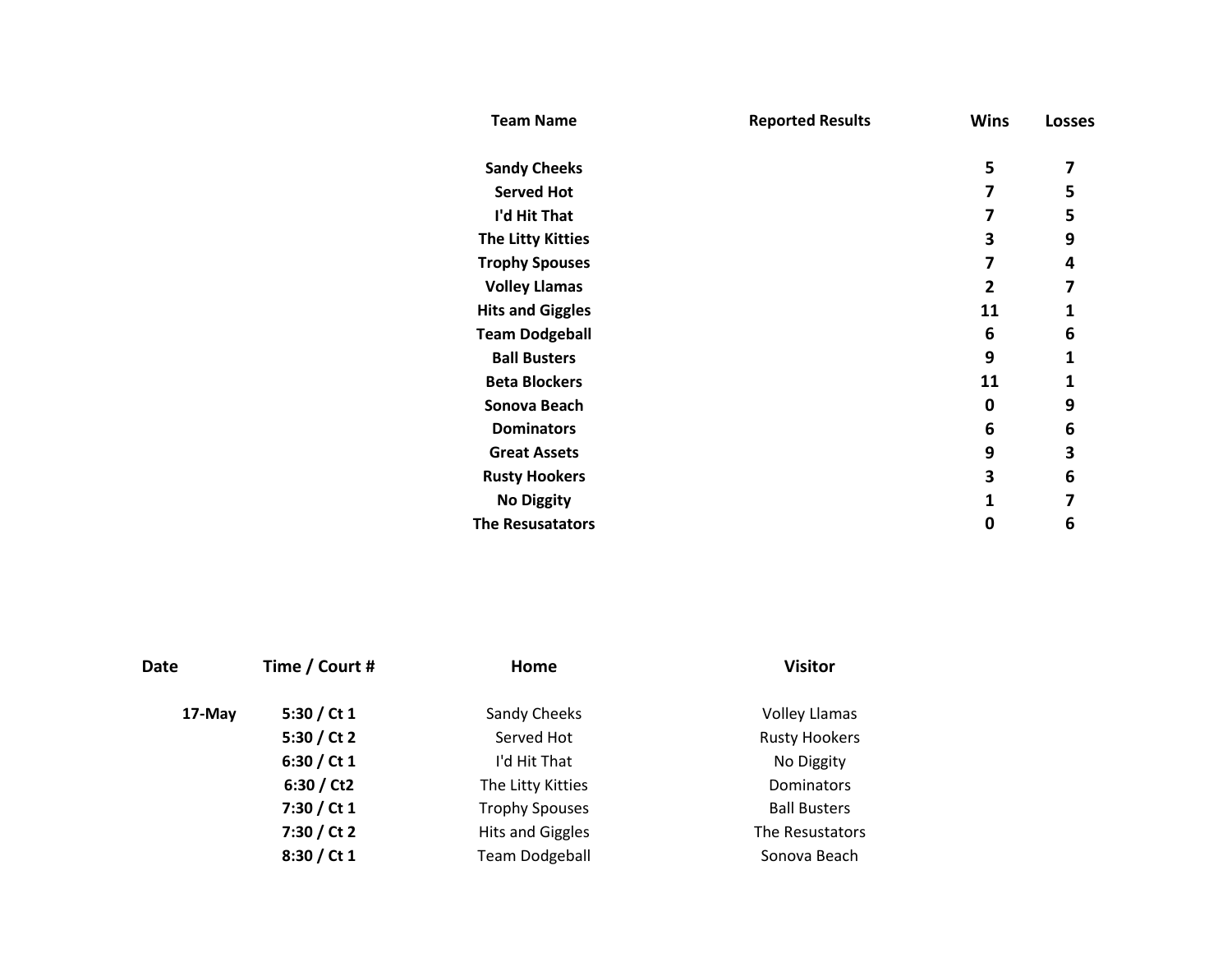|           | 8:30 / Ct 2   | <b>Beta Blockers</b>  | <b>Great Assets</b>     |
|-----------|---------------|-----------------------|-------------------------|
| 24-May    | 5:30 / Ct $1$ | Sonova Beach          | <b>Great Assets</b>     |
|           | 5:30 / Ct 2   | The Litty Kitties     | <b>Hits and Giggles</b> |
|           | 6:30 / Ct 1   | Sandy Cheeks          | <b>Rusty Hookers</b>    |
|           | 6:30 / Ct 2   | <b>Ball Busters</b>   | No Diggity              |
|           | 7:30 / Ct 1   | <b>Volley Llamas</b>  | <b>Beta Blockers</b>    |
|           | 7:30 / Ct 2   | Served Hot            | The Resustators         |
|           | 8:30 / Ct 1   | <b>Trophy Spouses</b> | Dominators              |
|           | 8:30 / Ct 2   | I'd Hit That          | <b>Team Dodgeball</b>   |
| 7-Jun     | 5:30 / Ct 1   | <b>Volley Llamas</b>  | Dominators              |
|           | 5:30 / Ct 2   | I'd Hit That          | <b>Hits and Giggles</b> |
|           | 6:30 / Ct 1   | <b>Team Dodgeball</b> | <b>Great Assets</b>     |
|           | 6:30 / Ct 2   | Sonova Beach          | The Resustators         |
|           | 7:30 / Ct 1   | Sandy Cheeks          | <b>Trophy Spouses</b>   |
|           | 7:30 / Ct 2   | <b>Rusty Hookers</b>  | No Diggity              |
|           | 8:30 / Ct 1   | The Litty Kitties     | <b>Beta Blockers</b>    |
|           | 8:30 / Ct 2   | Served Hot            | <b>Ball Busters</b>     |
| 14-Jun    | 5:30 / Ct 1   | No Diggity            | The Resustators         |
|           | 5:30 / Ct 2   | <b>Ball Busters</b>   | Sonova Beach            |
|           | 6:30 / Ct $1$ | Sandy Cheeks          | <b>Team Dodgeball</b>   |
|           | 6:30 / Ct 2   | I'd Hit That          | <b>Beta Blockers</b>    |
|           | 7:30 / Ct 1   | The Litty Kitties     | <b>Trophy Spouses</b>   |
|           | 7:30 / Ct 2   | Dominators            | <b>Hits and Giggles</b> |
|           | 8:30 / Ct 1   | <b>Volley Llamas</b>  | <b>Rusty Hookers</b>    |
|           | 8:30 / Ct2    | Served Hot            | <b>Great Assets</b>     |
| $21$ -Jun | 5:30 / Ct 1   | Served Hot            | Dominators              |
|           | 5:30 / Ct 2   | <b>Trophy Spouses</b> | <b>Volley Llamas</b>    |
|           | 6:30 / Ct 1   | <b>Ball Busters</b>   | <b>Beta Blockers</b>    |
|           | 6:30 / Ct 2   | <b>Great Assets</b>   | No Diggity              |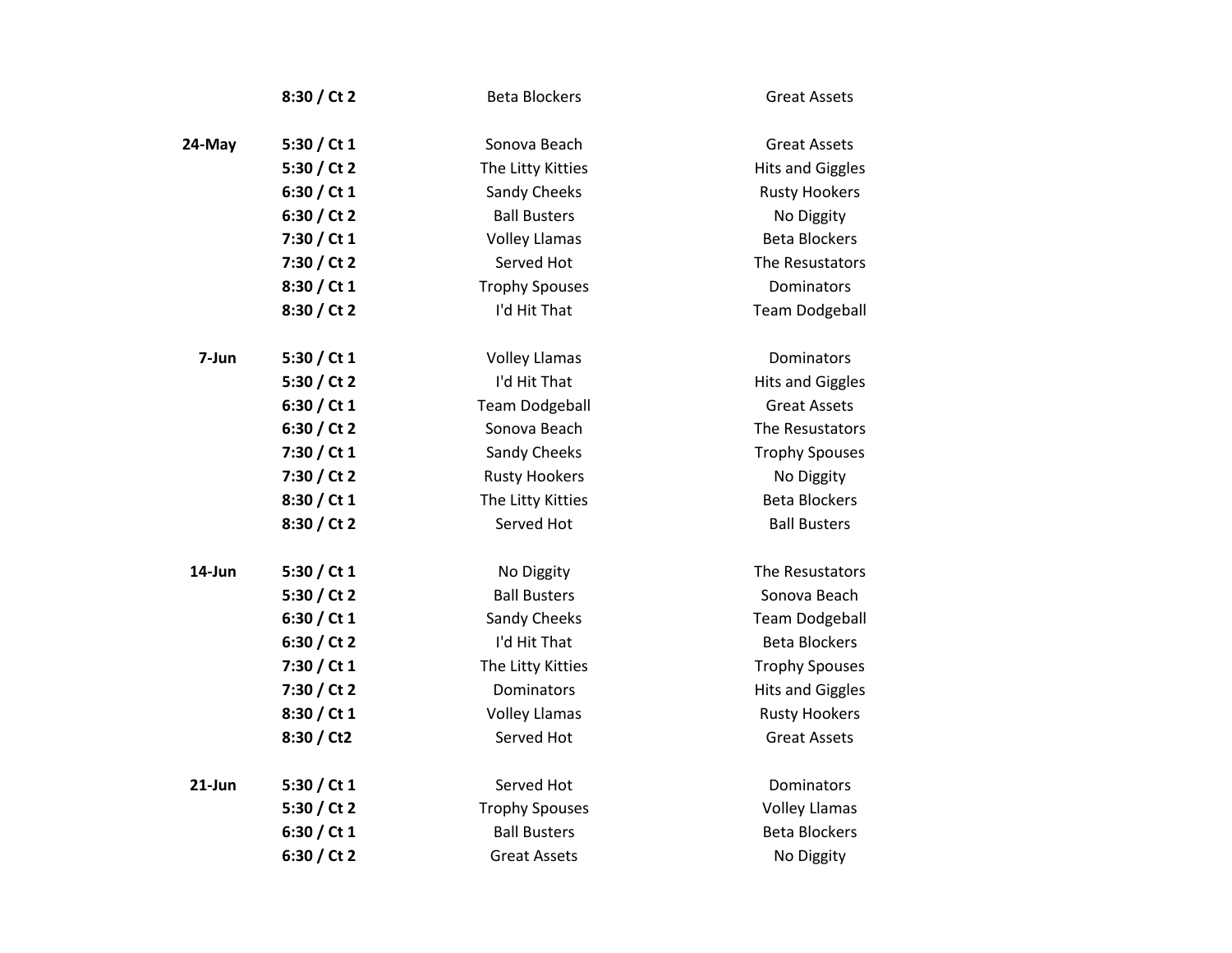|            | 7:30 / Ct 1   | The Litty Kitties       | Sonova Beach            |
|------------|---------------|-------------------------|-------------------------|
|            | 7:30 / Ct 2   | <b>Rusty Hookers</b>    | The Resustators         |
|            | 8:30 / Ct 1   | <b>Hits and Giggles</b> | <b>Team Dodgeball</b>   |
|            | 8:30 / Ct 2   | Sandy Cheeks            | I'd Hit That            |
| $28 - Jun$ | 5:30 / Ct $1$ | <b>Great Assets</b>     | <b>Rusty Hookers</b>    |
|            | 5:30 / Ct 2   | Dominators              | <b>Ball Busters</b>     |
|            | 6:30 / Ct $1$ | No Diggity              | <b>Trophy Spouses</b>   |
|            | 6:30 / Ct 2   | <b>Great Assets</b>     | <b>Beta Blockers</b>    |
|            | 7:30 / Ct 1   | Sonova Beach            | <b>Hits and Giggles</b> |
|            | 7:30 / Ct 2   | Sandy Cheeks            | The Litty Kitties       |
|            | 8:30 / Ct 1   | <b>Team Dodgeball</b>   | The Resustators         |
|            | 8:30 / Ct 2   | Served Hot              | I'd Hit That            |
| 12-Jul     | 5:30 / Ct $1$ | I'd Hit That            | <b>Great Assets</b>     |
|            | 5:30 / Ct 2   | No Diggity              | <b>Hits and Giggles</b> |
|            | 6:30 / Ct $1$ | <b>Volley Llamas</b>    | The Resustators         |
|            | 6:30 / Ct 2   | The Litty Kitties       | <b>Rusty Hookers</b>    |
|            | 7:30 / Ct 1   | Sandy Cheeks            | <b>Ball Busters</b>     |
|            | 7:30 / Ct 2   | <b>Team Dodgeball</b>   | <b>Beta Blockers</b>    |
|            | 8:30 / Ct 1   | Served Hot              | <b>Trophy Spouses</b>   |
|            | 8:30 / Ct 2   | Dominators              | Sonova Beach            |
| 19-Jul     | 5:30 / Ct $1$ | The Litty Kitties       | The Resustators         |
|            | 5:30 / Ct 2   | <b>Team Dodgeball</b>   | <b>Ball Busters</b>     |
|            | 6:30 / Ct 1   | Sandy Cheeks            | <b>Hits and Giggles</b> |
|            | 6:30 / Ct 2   | <b>Trophy Spouses</b>   | <b>Great Assets</b>     |
|            | 7:30 / Ct 1   | Served Hot              | No Diggity              |
|            | 7:30 / Ct 2   | I'd Hit That            | Dominators              |
|            | 8:30 / Ct 1   | <b>Volley Llamas</b>    | Sonova Beach            |
|            | 8:30 / Ct 2   | <b>Beta Blockers</b>    | <b>Rusty Hookers</b>    |
| 26-Jul     | 5:30 / Ct 1   | Sandy Cheeks            | Served Hot              |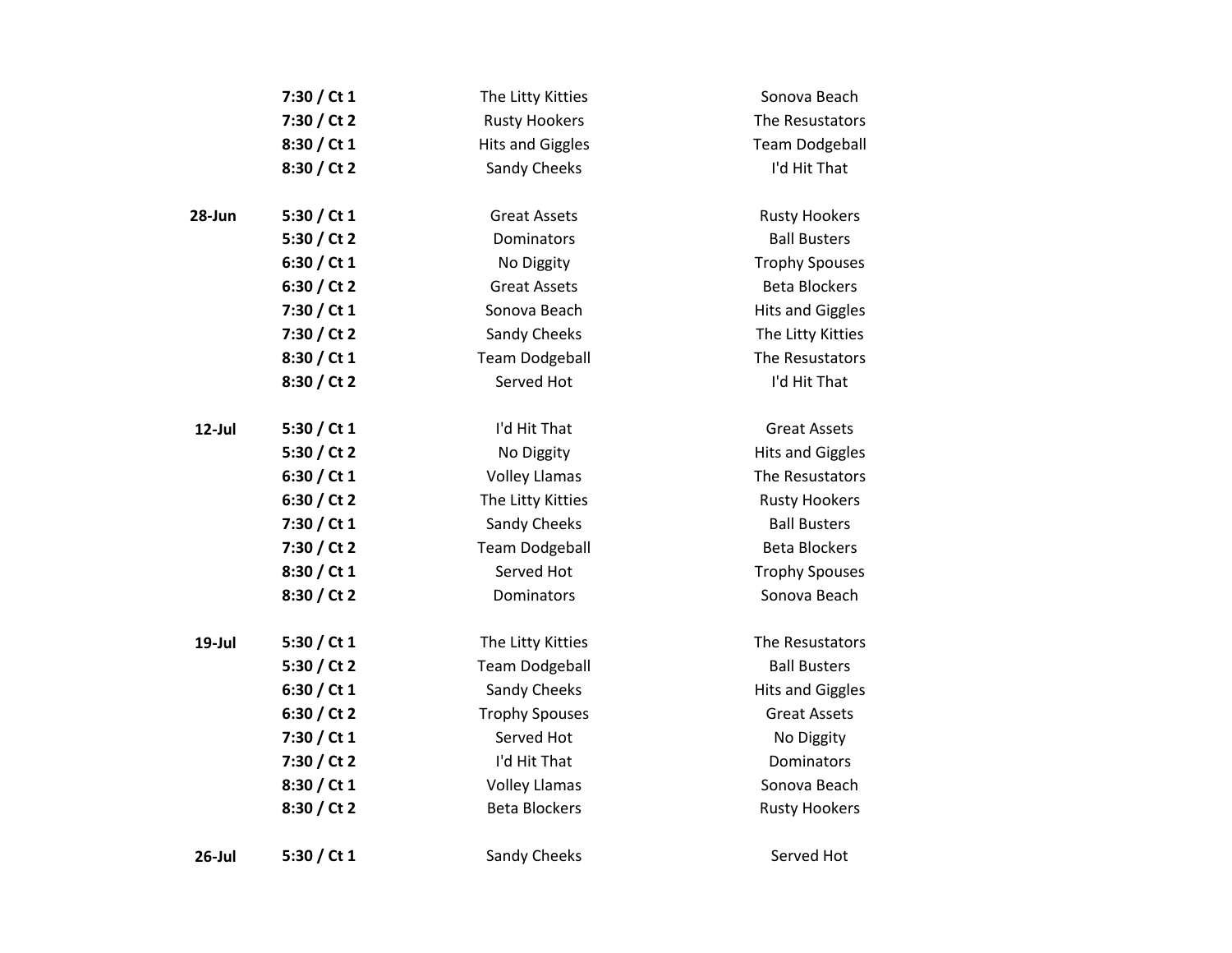|        | 5:30 / Ct 2   | Sonova Beach            | <b>Volley Llamas</b>    |
|--------|---------------|-------------------------|-------------------------|
|        | 6:30 / Ct $1$ | The Litty Kitties       | <b>Ball Busters</b>     |
|        | 6:30 / Ct 2   | No Diggity              | <b>Team Dodgeball</b>   |
|        | 7:30 / Ct 1   | <b>Rusty Hookers</b>    | Dominators              |
|        | 7:30 / Ct 2   | <b>Hits and Giggles</b> | <b>Beta Blockers</b>    |
|        | 8:30 / Ct 1   | I'd Hit That            | <b>Trophy Spouses</b>   |
|        | 8:30 / Ct 2   | <b>Great Assets</b>     | The Resustators         |
|        |               |                         |                         |
| 2-Aug  | 5:30 / Ct 1   | I'd Hit That            | <b>Rusty Hookers</b>    |
|        | 5:30 / Ct 2   | Dominators              | <b>Team Dodgeball</b>   |
|        | 6:30 / Ct $1$ | Sandy Cheeks            | <b>Great Assets</b>     |
|        | 6:30 / Ct 2   | <b>Ball Busters</b>     | The Resustators         |
|        | 7:30 / Ct 1   | Served Hot              | <b>Hits and Giggles</b> |
|        | 7:30 / Ct 2   | No Diggity              | Sonova Beach            |
|        | 8:30 / Ct 1   | <b>Beta Blockers</b>    | <b>Trophy Spouses</b>   |
|        | 8:30 / Ct 2   | The Litty Kitties       | <b>Volley Llamas</b>    |
|        |               |                         |                         |
| 9-Aug  | 5:30 / Ct 1   | <b>Playoffs</b>         | <b>Playoffs</b>         |
|        | 5:30 / Ct 2   |                         |                         |
|        | 6:30 / Ct $1$ |                         |                         |
|        | 6:30 / Ct 2   |                         |                         |
|        | 7:30 / Ct 1   |                         |                         |
|        | 7:30 / Ct 2   |                         |                         |
|        | 8:30 / Ct 1   |                         |                         |
|        | 8:30 / Ct 2   |                         |                         |
| 16-Aug | 5:30 / Ct 1   | <b>Playoffs</b>         | <b>Playoffs</b>         |
|        | 5:30 / Ct 2   |                         |                         |
|        | 6:30 / Ct $1$ |                         |                         |
|        | 6:30 / Ct 2   |                         |                         |
|        | 7:30 / Ct 1   |                         |                         |
|        | 7:30 / Ct 2   |                         |                         |
|        | 8:30 / Ct 1   |                         |                         |
|        |               |                         |                         |